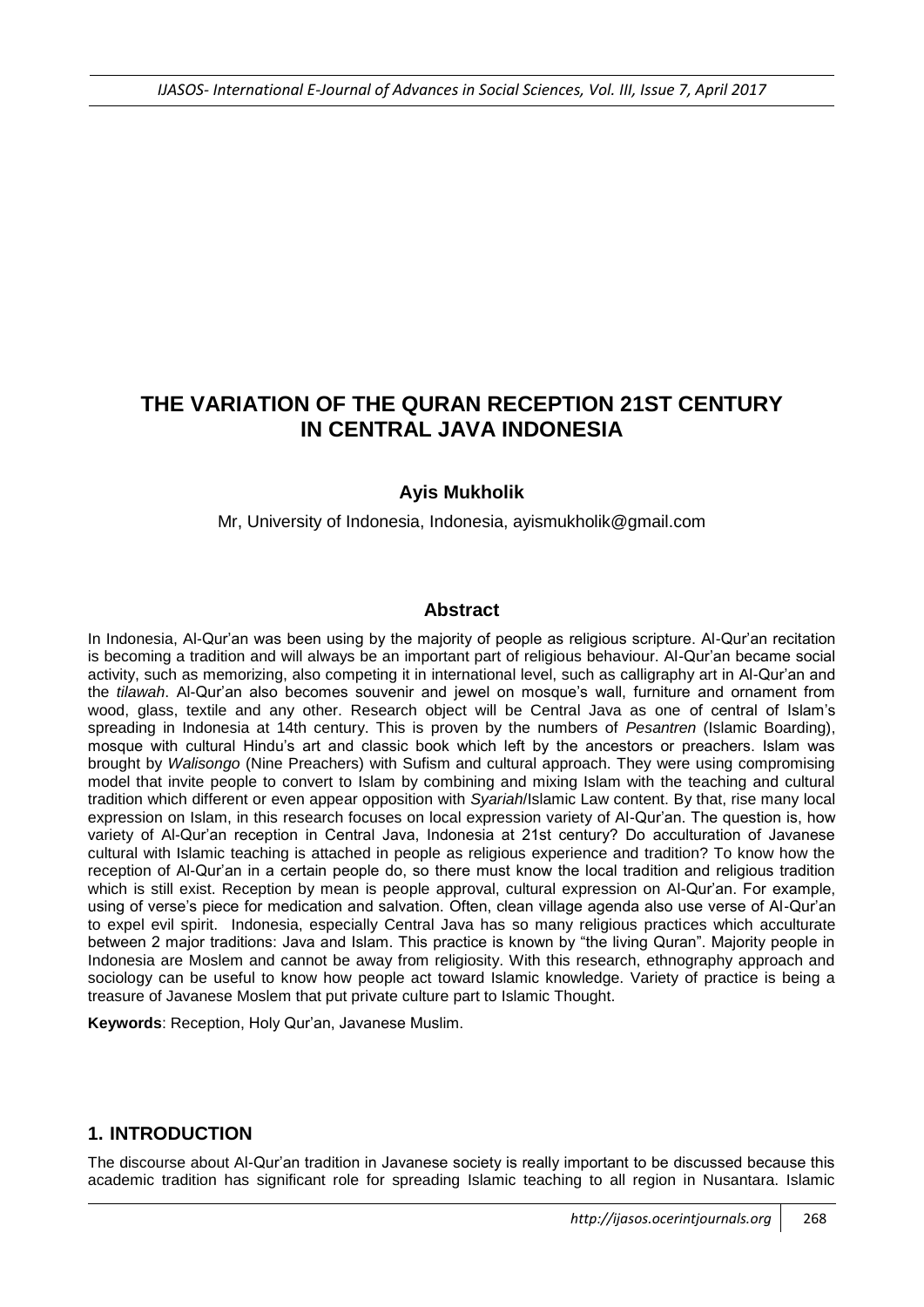teaching spread used to be called as Islamization. Islamization did by two processes in the same time. Muslim society which stayed in Java region and becomes Javanese or local society embrace Islam and become Muslim (Ricklefs, 1930, p. 4).

Islam was came to Indonesia, especially Java was not easy, yet have to face with great rooted tradition that Javanese cultural environment which applied Pre-Islamic faith life style. The pre-Islamic faith is Animism-Dynamism and, or Hindu-Buddha that already been faith system of villages in Java. Geertz mentioned Islam which faced with the tradition and Primitive Islam, Mystic of Islam, Marginal Islam, Traditional Islam and Islam that away from resource in Mecca, Arab region (Geertz, 1960, p. 5).

But, this conclusion was been rejected by researcher due to assumption that Islam which united with Javanese tradition cannot take off the true identity from Mecca. As written in Woodward's thesis that Islam has a big role in transforming Javanese tradition. In his perspective, Islam in Java is not defiance yet Islamic varieties as it founded in other Islamic spread regions (Woodward, 2011, p. 4).

Islam, even though has to face the Javanese tradition, but it still has the network with Middle East. So, Islam cannot be separated from where it came in. Islam has to absorb and adapt with the society tradition. It has to strive with the high culture. Java is rigid environment with faith tradition and Hindu-Buddha culture and acculturates with the aspects of Animism-Dynamism which influence spiritual life and people morality. Also with the structure and kingdom system which build by the ideology platform and Hinduism-Buddhism philosophy.

This situation is the Islamic spreading background to Java Island with the different patterns through long dialogue to produce the configuration of socio-culture in order to suit the Islamic tradition with old-tradition that stayed long time ago.

Those both cultures are able to collaborate to shape acculturation. The platform from both cultural values is religious-magical that shape social system and cultural system called Javanese Islam types.

That's why, preach model that can be useful is compromise preach model, which invites to Islam with the way to arrange or mix Islam with the different teaching or cultural tradition or even appear as opposition with the *sharia* content (Ahmad Khalil, 2008, p. 14). Islam was facing the tradition power and strongly live in society, so Islamization in Javanese land conducted with the acculturative approach and full-tolerance. Thus, the method or preach pattern which conducted by *Walisongo*. They use several traditional tools like *bedug*, *gamelan*, *wayang* and *rebana* to attract people (Kees Van Dijk, 2015, p. 221-224).

Based on Islamization history in Indonesia, Al-Qur'an is the main book in Islam religion, accepted by Javanese as same as norms and tradition then arise reception varieties on it. Indonesian society used Al-Qur'an in daily activities and Javanese tradition covered by Islamic teaching. This phenomenon shows that Al-Qur'an is already became part of social life.

The discussion about Al-Qur'an and tradition in Indonesia already attract Islamic scholars even orientalist to conduct certain research with behaviour approach and people faith which called as anthropological sociological approach in Al-Qur'an studies. The orientalist whom interested to use this approach is Ingrid Mattson with the book is The Story of Qur'an (2008) and Anna M. Gade with her masterpiece The Qur'an: an Introduction (2010) and perfection makes practice (2004) and Anne Rasmussen in her book Women, the Recited Qur'an, and Islamic Music in Indonesia (2011).

Mattson in her book explains cultural aspects which involve verses of Al-Qur'an: begin how she memorized, wrote, taught, became decoration (calligraphy and architecture), translated and applied by Moslem, so it can be in the life cycle of Moslems. She, in example tells that there are verses of Al-Qur'an which said by Moslem spontaneity, so unleash from its excellencies, Mattson is not discussed *Musabaqah Tilawatil Qur'an* (MTQ), using verses of Al-Qur'an to medication of diseases, both physic and psychic, using verses of Al-Qur'an for certain ceremonials and using for talisman of Al-Qur'an for another activities. These practices can be found in Indonesia.

Anna M Gade in her book, she measures how far the power of Al-Qur'an influences daily activity, especially in moral transformation. Then many people use Al-Qur'an in every usage. Rasmussen study is more focus to aspect like Islamic music, including *Tilawatil Qur'an* (the recitation of Al-Qur'an), duff music and another music which have Islamic nuance. She also gives emphasize to recitation musicality of Al-Qur'an when it competed in the MTQ.

So that is why, the researcher puts attention to trend development in Al-Qur'an studies by focussing Central Javanese reception in the 21st century.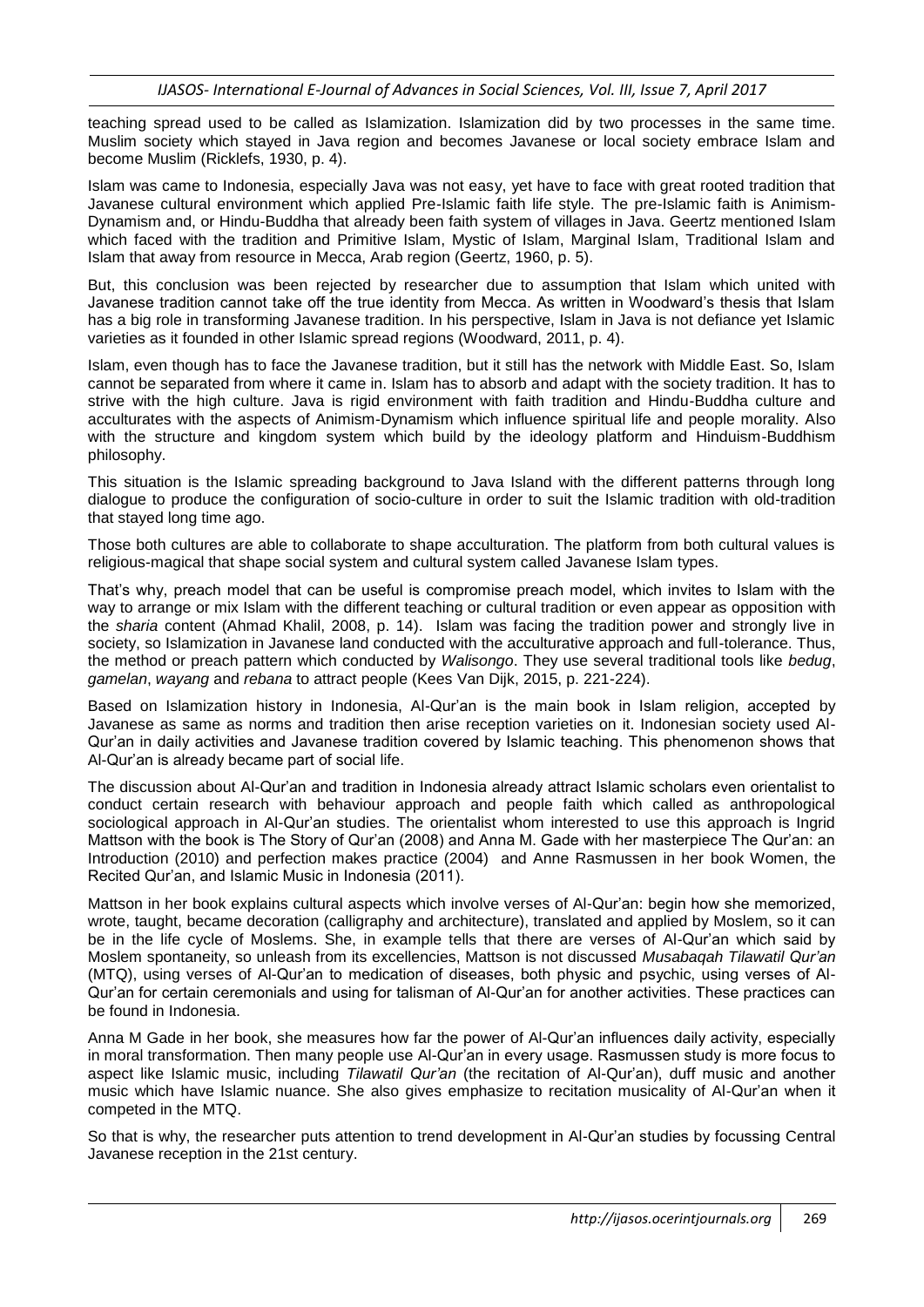# **2. SCOPE ROOM OF AL-QUR'AN RECEPTION AND LIVING QUR'AN**

In Indonesia, Al-Qur'an since long time ago already became religion text which used by majority people. Tradition of reading Al-Qur'an was always becoming the most important part of their variety behaviour. Al-Qur'an becomes a tool on social activities, the tradition of memorizing until competing in international level and also calligraphic art of Al-Qur'an and the *Tilawah* (Abdullah Saed, 2008, p. 84).

# **2.1 The Meaning of Al Quran Reception**

The terminology of "reception" in Webster dictionary has 2 meanings: 1) the act of receiving; receipt; admission; as, the reception of food into the stomach; the reception of a letter; the reception of sensation or ideas; reception of evidence. 2) Acceptance, as of an opinion or doctrine. Philosophers who have quitted the popular doctrines of their countries have fallen into as extravagant opinions as even common reception countenanced (Webster-dictionary.org).

Al-Qur'an is the first resource of law in Islamic faith. In epistemology, Al-Qur'an is defined as the perfect reading (Quraish Shihab, 1996, p. 3). In terminology, it defines Al-Qur'an like usual meaning that Allah's revelation sent by Gabriel the angel to Muhammad without any changes in redaction. Prophet of Islam, Muhammad peace is upon him, appointed to send the revelation of Allah regularly, which means impossible to corrupt the content by adding, reducing or changing/ *qath'i al wurud* (Quraish Shihab, 2007, p. 188).

Al Quran is believed by Moslem as Allah's word which being kept the holiness so the values in it contain the direction for all human kind. Quraish Shihab says that Al-Qur'an is the direction based on history of the revelation and covered the direction on faith, morality and Islamic law which explains in universal spirit way. He also clarified that Al-Quran as the direction is the most important function of Al-Qur'an. (Qurasih Shihab, 1999, p. 30)

Guidance material contained in the verses of the Qur'an as Qurasih Shihab describes, summarized into eight categories that aim to improve the quality of private and public. Those eight points are the teachings of cleansing mind and soul of *shirk* (believing in many gods), the pattern of life which is loaded with fair human values and civilized, the unity amongst humans, an invitation to think and work, poverty eradication materially and spiritually, grounding the justice, moderation between capitalism and socialism and awareness of the importance of science and technology.

One of Al-Qur'an principle is related with time and space changing (*Shalih Fi Kulli Zaman wa Makaan*). This concept declared that Al-Qur'an is able to solve all problem of human from time to time, so the reader always use it in daily life in many ways. Beside, to get the knowledge, they believe by applying can get the virtue from God.

From the reception definition and Al-Qur'an above, it can be extracted the great definition that Al-Qur'an reception is how Al-Qur'an as text being received or accepted by Muslim and how they give the reaction on Al-Qur'an.

The object of people reception on Al-Qur'an is like how Al-Qur'an read, written, memorized, taught, practiced, became calligraphic object and also used as *ruqyah* (formula of prayer to exorcize) and talisman by certain society. Al-Qur'an was also received as a way of art expression. Al-Qur'an became souvenir or decoration on the mosque wall, tools and ornament of woods, glass, textile and many others. While the practice in the society which relates to Al-Qur'an application can be called as the living Qur'an.

# **2.2 The Meaning of Living Quran**

The Study about Al-Qur'an reception is related strongly with the living Qur'an discourse. If we can understand it humbly, living Quran is Al-Qur'an's text which lived in the society. In this study, Amin Al-Khulli placed as *Dirasah Maa Hawla Al-Qur'an* that means the studies which placed the things outside the text of Al-Qur'an. This concept gives an attention to society response on text and the result of certain translation, like traditionalize chapter or verse reading on en event or certain religion social ceremony.

Living Qur'an tries to see the relation between Al-Qur'an and the Islamic society in a certain region and how Al-Qur'an is faced by attitude theoretically and practiced in daily life.

So that, we can sum up that living Qur'an is the study about the Al-Qur'an but not focus on textual existence, more to study about the social phenomenon which born by Al-Qur'an presence in a certain geographic region and time.

For the studies is social phenomenon about Al-Qur'an, especially in Central Java, one of province in Indonesia, so the study focus is on Javanese Muslim deeds which relates to Al-Qur'an. Absolutely, what they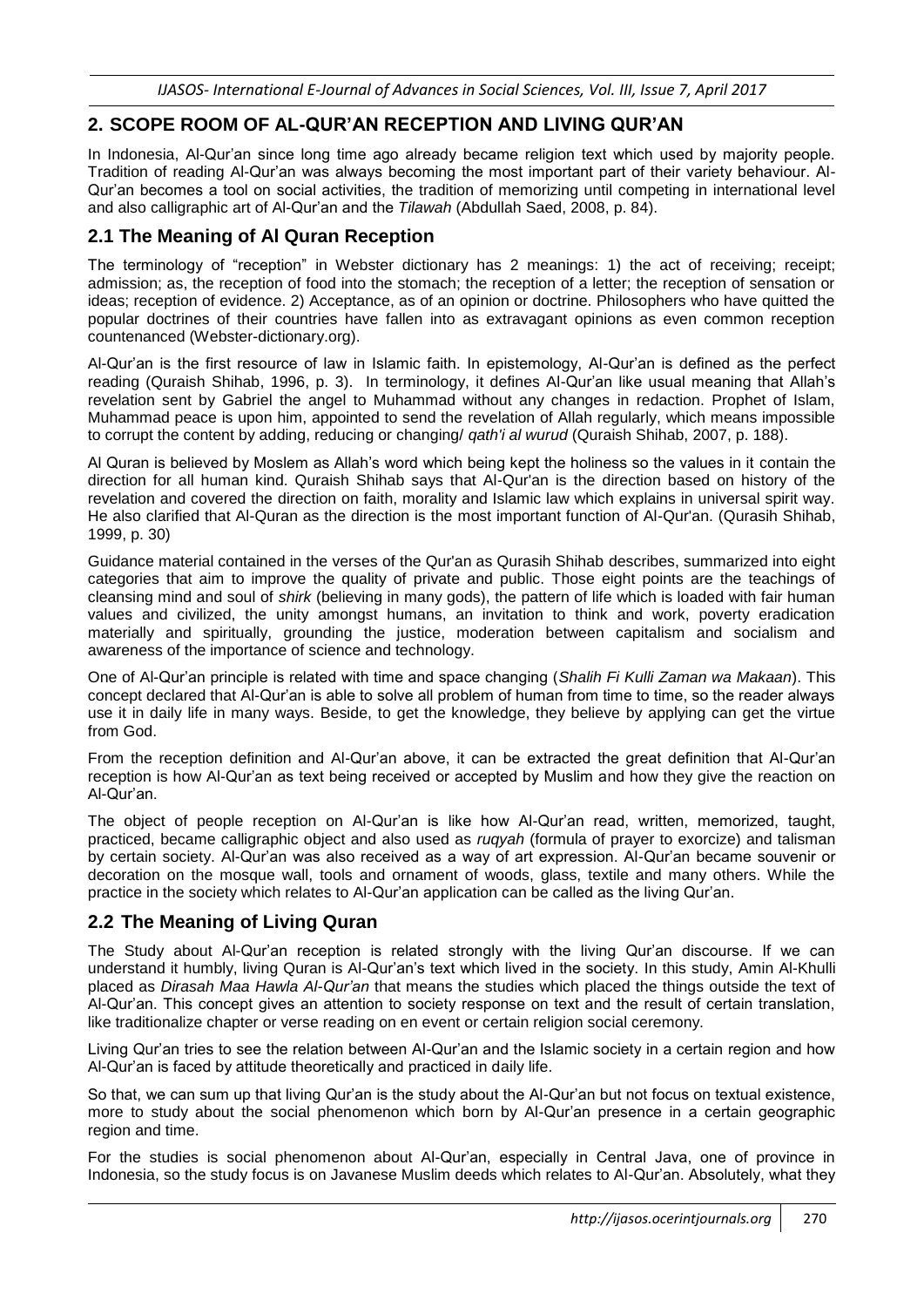do, reflect on the varietive understanding of Al-Qur'an between groups in society, that is coastal area inhabitant and Java villagers. This because Indonesia has so many ethnic, race, culture, and island, so the way they present Al-Qur'an are different.

The cross between Al-Qur'an and culture were becoming a discourse that attracts Muslim scholars in Indonesia. It is signed by several researches as First, A. Jajang Rohmana "*Memahami al-Qur'an dengan Kearifan Lokal: Nuansa Budaya Sunda dalam Tafsir al-Qur'an berbahasa Sunda*" (Jajang, 2014, p. 79-99). In his writings, he gives the big picture of Sundanese cultural which been found in Sundanese translation. He found at least 3 things which sign of Sundanese culture that becomes local reception character in Sundanese translation. There are, language level usage or speech levels (*undak, usu, basa*), traditional idiom and Sundanese natural metaphor. In Sunda area, Muslims receive their Islamic identity and the Sundanic identity as two existences which contain and adapt each other. In the same manner as happened to Javanese society, in Sundanese region, Islam easily fused and possessed (*awor, nyosok jero*) to Sundanic identity.

The seconds, book by the title "*Tafsir Al-Qur'an Nusantara Tempo Doeloe*" (Evan, 2009, p. 147). Evan wrote about the struggling between Al-Qur'an and culture. The religious life of Javanese Muslim is not being rid of vernacular process. It's an effort to translate Islamic teaching (Al-Qur'an) that translated and wrote into local language and local script (*jawi, pegon*) long ago before 18th century. Vernacular process conducted by translating Al-Qur'an verses into local language and the giving the additional explanation or exegesis by using local language and inserting cultural values in it.

The thirds, Imam Muhsin's thesis which entitled *Tafsir Al-Qur'an dan Budaya Lokal: Studi Nilai-nilai Budaya Jawa dalam Tafsir Al-Huda Karya Bakri Syahid*. He explains that *Tafsir Al-Huda* is able to accommodate Javanese way of life which relates to human existential as God's creation, as individual, as social creation as same as the principals in Al-Qur'an's verses (Imam Muhsin, 2008, p. 2-16).

# **2.3 Religion Characteristic of Central Java Society in Indonesia**

Geographically and culturally, Central Java is one of province which located in the heart of Java Island and becoming Java core culture. With the width of region 32.548 km2, this province has dense number of people approximately 39.298.765 inhabitants. The reason chooses location for research because of the locus of spreading Islamic teaching at the first time in Java Island.

Islam is come first for entering coastal region to have a dialogue about Islamic teaching principals which brought along with local culture. Coastal area is the place where capable to make a map in order to spread Islamic teaching because in the 16th-17th century, the location is not only for political core and economics activity, but also become the central for spreading religion teaching and Islamic culture, so that Islamization process to another deep regions run well. Woodward was wrote many shapes of Islamic influence for Java tradition as it sighted on several opus like *Babad Tanah Jawi, Serat Centini, Serat Cebok* and many others (Woodward, 1952, p. 34-35).

Islam was started and developed in Northern coast and succeeded build new central civilization that then have a great contribution in gave birth Javanese Islamic academics tradition, build new centrals of society, like building *Pesantren*. Through this *Pesantren*, Islamic educational system can be developed easily both verbally by preach in forums and writings such as *kitab kuning* (book of local Islamic Literature).

*Pesantren* is assumed as a great tradition which one of the purpose of the education is transforming Islamic teaching that usually conducted traditionally by Arabic classic books (*al-Kutub al-Mu'tabarah*) those majority written few centuries ago before Islam enters Indonesia. The *Pesantren* tradition seems like Sufism with worshiping, faith and prayer (Martin Van Bruinessen, 1999, p. 17-22).

Nevertheless, the religious thinking pattern in Javanese society is sufistic life (purifying heart). They way more inspired by *tasawuf* (mysticism in Islam) manner from Javanese Islam which humble, taken for granted, not lives in luxury and keep the harmony along with another society.

Javanese society is more flexible and adaptive in accepting Islamic teaching which entered without leaving the rooted-tradition. In this context, Islamic values tried to be adaptable in religious life by inserting Javanese culture. So, cultural activity of Javanese is religious because shaped and influenced by Islamic teaching values.

# **3. VARIETIES OF AL-QUR'AN RECEPTION IN THE SOCIETY**

Interaction with the Al-Qur'an is kind of religious experience which often saw in Muslim society. In Arabic, the famous term is *kaifa nata'amal ma'a al-Qur'an* (how we can interact with the Al-Qur'an). This practice already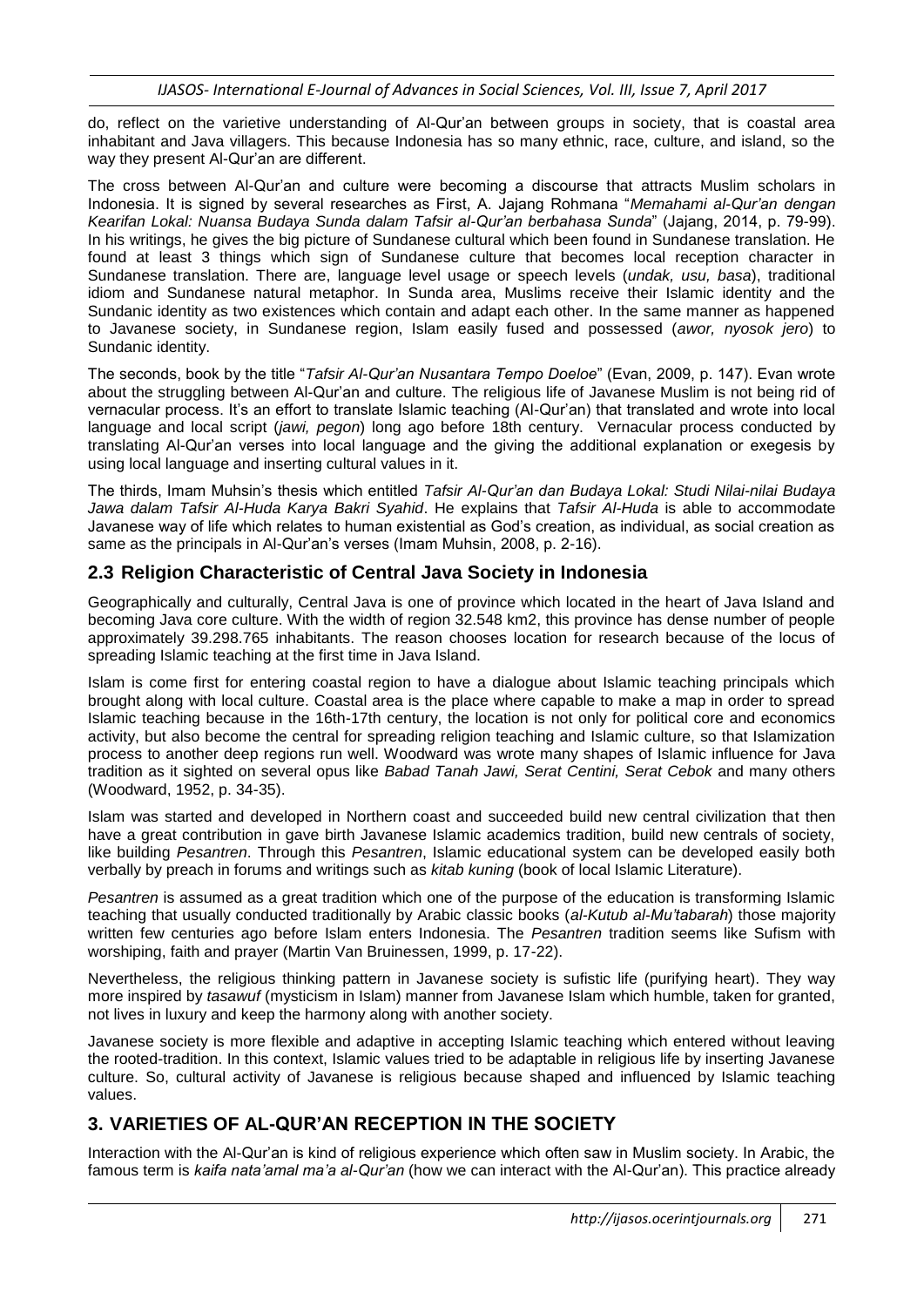rooted in Muslim society because Al-Qur'an is able to give the direction, guidance and inspiration to those who read, understand the content also apply it in life.

Muslim also believes that Al-Qur'an has a power to cure and change the morality into something positive. The power of Al-Qur'an in society tradition covers ritual, medication and another application.

There are varieties of reception in society towards Al-Qur'an appear because of people behaviour which varies because the tradition, theological stream and it's psychological. Another aspect of tradition has great influence on vivifying Al-Qur'an.

The true picture of how Muslims response the holy book was been existed since Prophet (peace be upon him) and the *Shahabah* (friend of Prophet), between memorizing tradition and *majlis ta'lim* which studies on Quran exegesis. The theory is developed by Nevid Kermani. He studies about Al-Qur'an reception by the first generation of Islam.

According to researcher statement, Moslem society in Indonesia has special character in receiving Al-Qur'an from generations to generations. The phenomenon is clearly sighted on social activity that mirroring everyday life of the Al-Qur'an. To see how Al-Qur'an is inspiring in the life on 21st century, so there is needed to categorize Al-Qur'an reception model.

On a great line, Indonesian Moslem society reception on Al-Qur'an is divided to 3 varieties, Al-Qur'an reception through oral, written and action.

### **3.1 Al-Qur'an Reception through Oral**

Indonesian society expresses the attention on Al-Qur'an through oral / verbal. Moslem who lived in Central Java on the 21st century keep the religious tradition then renew as relevant as era development. In their reception through oral are:

#### *3.1.1 Al-Qur'an Recitation*.

The recitation has becoming tradition of society since Islam enters Indonesia for the first time on 17th century (another versions said that the first time were 7th, 12th or 16th century). The children used to read it in every single evening in *surau* (small mosque), TPA (Quranic School for Children) or their home. When *Pesantren* established, the reciting tradition conducted regularly. *Santri* (student of Islamic Boarding School/ *Pesantren*) also take the very quiet places, such in grave of *Walisongo* to be deep in reading and memorizing the Holy book of Quran.

The children have been introduced the basic science of Quran since they were 3 years old. In past time, people took a long time to be able reading Quran. But now, many methods found to learn quickly reading Holy Quran.

| No | Method                                       | Page                                                           | Writer                                                  | Other Information                                                                                                 |
|----|----------------------------------------------|----------------------------------------------------------------|---------------------------------------------------------|-------------------------------------------------------------------------------------------------------------------|
| 1  | Qira'ati Method                              | 10<br>volumes.<br>In every<br>volume<br>consist of<br>32 pages | Salim Zarkasyi                                          | This method has been<br>developed in Quran<br>Educational Institution in<br>Semarang, Central Java<br>since 1970. |
| 2  | Igra' Method                                 | 6<br>volumes.                                                  | As'ad Humam                                             | The very new edition has<br>been summarized to be<br>just 1 volume consist of 36<br>pages                         |
| 3  | Yanbu'ul al-Quran Book<br>Method             | 8<br>volumes                                                   | Educational Institution of<br>Quran Memorizing in Kudus | This book has been most<br>used in many Pesantren<br>entire North Java.                                           |
| 4  | 10 Jam Belajar<br>Membaca al-Quran<br>method | 1 volume<br>64 pages                                           | Sahroni Sunhadi Said                                    | This is very fast method in<br>learning Quran. It just<br>needs 10 hours to be able<br>reading Quran.             |

Table1. The Variation of Quran Learning Method in Indonesia which exist to 21st Century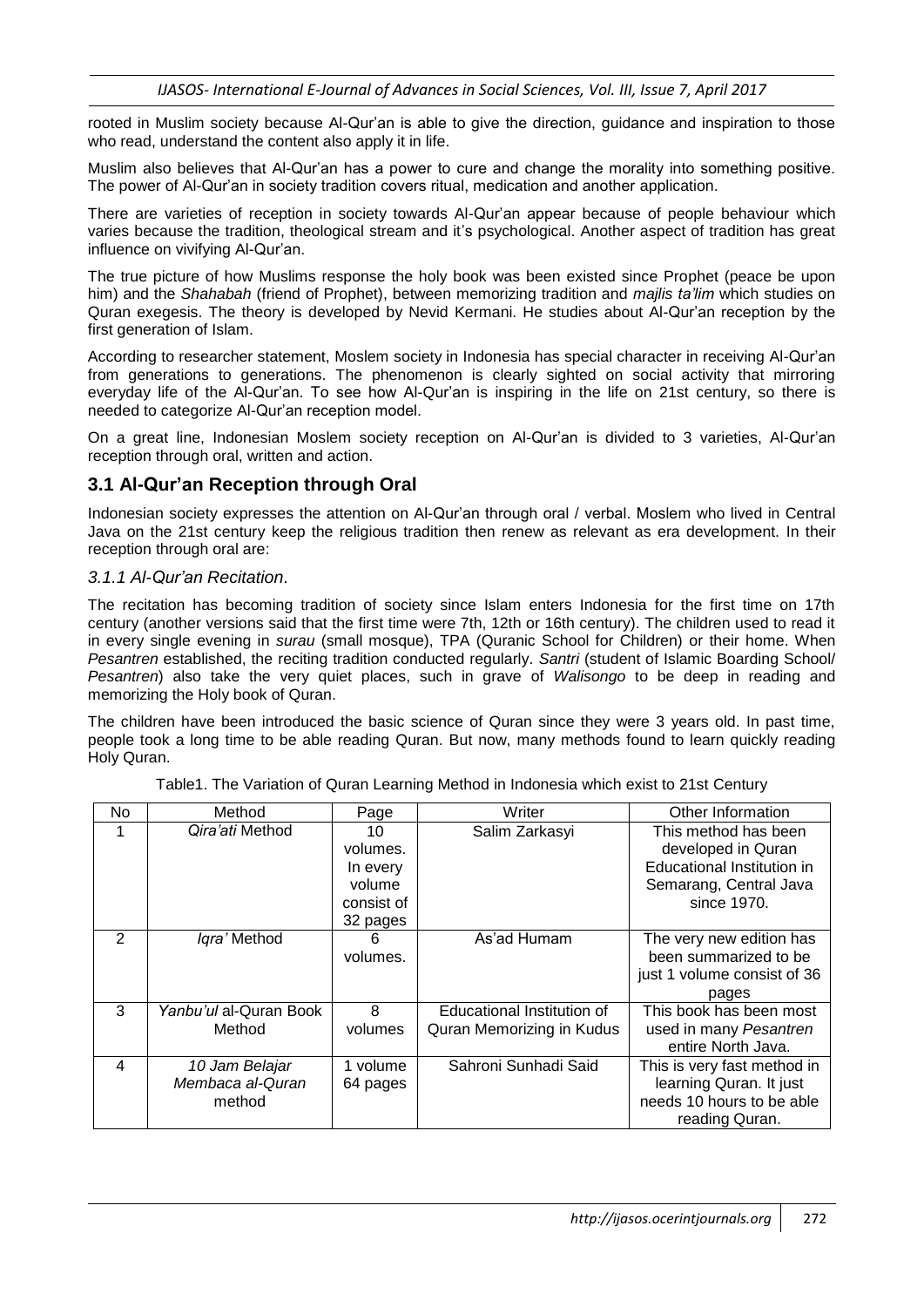#### 3.1.2 *Al Quran as a Prayer*

Javanese Moslems have unique tradition in practicing Quran. They create formula from verses in the Quran as daily prayer. They usually send the pray to ancestors by chapter *Yasin* (83 verses) and chapter *Waqiah* (96 verses) on Thursday night. They believe that time was effective for a prayer to be answered. After *Maghrib* prayer, the religious leaders led people to *i'tikaf* (tarry in the mosque) by reciting those two chapters of Quran and *tahlil*.*Tahlil* is the formula of *dzikr* (form of worship) consists of beautiful sentence to praise God. For examples: *Subhanallah* (Glory be to Allah), *Al*-*Hamdulillah* (Praise to be Allah), *Allahu Akbar* (Allah is the greatest), Ayat Kursy, Shalawat to the prophet Muhammad peace be upon Him. The text of Ayat Kursy is founded in Quran chapter Al-Baqarah verse 255:

"*Allah - there is no deity except Him, the Ever-Living, the Sustainer of [all] existence. Neither drowsiness overtakes Him nor sleep. To Him belongs whatever is in the heavens and whatever is on the earth. Who is it that can intercede with Him except by His permission? He knows what is [presently] before them and what will be after them, and they encompass not a thing of His knowledge except for what He wills. His Kursy extends over the heavens and the earth, and their preservation tires Him not. And He is the Most High, the Most Great" (Ayat Kursy/* chapter al-Baqarah verse 255*).*

#### *3.1.3 Tradition of the Death of Man*

People has the tradition to recite al-Quran chapter *Yasin*, chapter *Waqiah* and *tahlil* on the 7th day of the death of a man and co memorize it again on 40th day, 100th day, and 1000th day. Societies of Javanese Muslim gather in house who got the death. The host provides the traditional food to take home.

#### *3.1.4 Art of Tilawah*

One of Muslim society expression of Quran is it's recitation with art of *tilawah*. Tilawah is method of Quran reading with good voice. Arabic melody art for reading Quran was called *Maqamat*. There are many model of this melody: *Bayati, Rast, Sika, Soba*, *Jiharka, Hijaz*, and *Nahawand*. This variation of melody is caused by style of Arabic dialectic. Now days, technology makes the melody of Quran can be accessed in many medias such as CD, cassette or by online. One of *Qari'* (Reciter of Quran Melody), Abdul Basit Abdul As-Shamad has inspired other international *Qari'* around the world to make innovations and deliver their own art from country.

The tradition of *Tilawah* has become the opening of every social event. Like, *hajatan* such as marriage party, *khitan* (circumcision party), *aqiqah* (celebration of baby), celebration for pilgrimage and any big events of Islamic tradition like tabligh akbar Maulud Nabi (the birth of Prophet Muhammad SAW), Isra' Mi'raj, the Islamic New Year (*hijria*), and *Nishfu Sha'ban* (Middle of month *Sha'ban*).

#### *3.1.5 Tahfidzul Qur'an*

Pesantren has become the media of people in Indonesia to memorize the Al-Qur'an. There are many pesantren whether classic or modern which offer memorization of Al-Qur'an in a short time, it could be 5 months, 10 months, or 2 years.

Based on the traditions of Islamic law, the Quran memorization is included righteous deeds are judged *fardlu kifayah* (individual obligation). So Moslems increased his faith as recited Quran. Therefore, the influences of the Quran not only on personal practice but communal. A *Hafidz* who memorize the Quran have responsibilities that make up the social order. Classic literatures describe their morals on society. One of ethics in memorizing the Quran is the questions of how to teach or read the Qur'an became livelihoods involve receiving wages, Hadith tells us that it is not for worldly affairs, but for the good of the Quran itself (Anna M Gade, 2010, p. 173).

#### 3.1.6 *The competition of Al-Qur'an artistic recitation*

This event first conducted on 1940 by Indonesian government. This agenda values are very positive activity for Islam dynamics in Indonesia toward Al-Qur'an studies, so now the event still exist. In the 21st century, Indonesia gave birth for thousands talent *Qari* whom won over many competitions of artistic recitation of Al-Qur'an in the international level. On 2015, MTQ was stepped on 43th years old.

### **3.2 Al-Qur'an Reception through Written**

The result of acculturation of Javanese traditions also influences many kind of Al-Qur'an reception within the 21st century society. Up till now, Javanese Moslem keeps the tradition from generations to generations textually. As the sign of love towards Al-Qur'an, Javanese Moslem wrote the verses of Al-Qur'an become the art of calligraphy (beauty written skill in Arabic). In Wonosobo, Al-Qur'an calligraphy made giant by the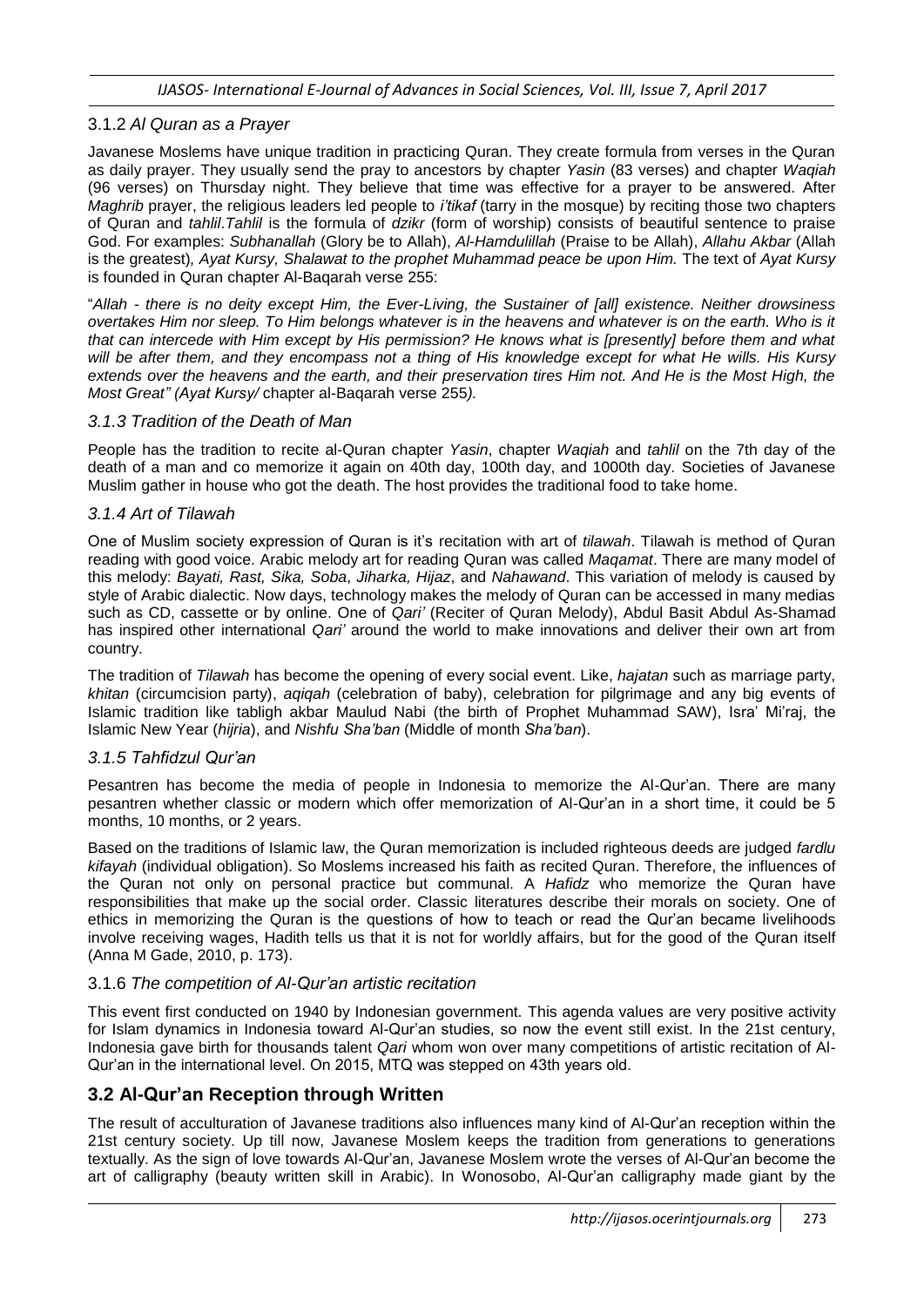*IJASOS- International E-Journal of Advances in Social Sciences, Vol. III, Issue 7, April 2017*

unique attribute as Indonesia specialty. Verse of Al-Qur'an also wrote beautifully as wall decoration in the house, mosque, hospital, porcelain. Often, the piece of verse of Qur'an printed as sticker accessories, key holder, marriage invitation and wooden sculpture. This calligraphy also held in competition between students in elementary school to university.





Kiai (religious scholars) have used al-Qur'an's verses for medications like chapter *al*-'*Ankabut* and chapter *Luqman* to help healing Malaria diseases. The verses in the Quranic chapter are written in a piece of paper and put in a glass of water and then drink the water.

# **3.3 Receptions of al-Qur'an through Actions**

In Javanese society, al-Qur'an's verses are used to medical purposes, soul therapy, even a medium to keep a new house from calamities and to expel devils.

Traditionally, societies still believe in the power of al-Qur'an. They usually see religious scholars and ask them to recite al-Qur'an for several purposes like to make their trades become in demand, to look for marriage partner, and to heal patients who can't be handled by doctors in a hospital. Al-Qur'an also becomes amulet brought everywhere when taking a journey. Involving al-Qur'an in daily can bring positive impacts on psychology like feeling still, feeling closer to God, and easy to face any problems.

The strength of the Quran works in humans outside the field of science, which is applied in the treatment of the Prophet (*At Tibun Nabawi*). Traditional treatment using the Quran reaps doubt and controversy in the contemporary era. The first reason is many deeds that made innovation (heresy), which is distant from the original practice of Islam, even though this practice had been introduced in the past. Secondly, criticism of the old tradition that brings superstition, which is not based on Islamic principles or practice of such treatment, cannot be accepted by the modern medical community.

Talisman that uses verses of the Koran called the *rajah* or *namimah*. Some scholars of Islam forbid the use rajah for degrading the function of the Koran, but some scholars allow it. The reason is the Koran serves as a drug / antidote for body and spirit (Yusuf Al-Qardhawi, 2001, p. 262).

Reception of Quran through action trends embark in contemporary such as political sphere. For example, the usage of 'religious language' appears in politics as justification and motto in campaign.

In films industries, Al-Qur'an verses are used to religious sense and spiritual content. This model can increase the rates of the films. Based on this positive trend, there are many television programs take benefit from it like *Uji Nyali* (Guts Test), *Pemburu Hantu* (Ghost Hunter), *Dua Dunia* (Two Worlds) etc. These television programs present a scenario where evil spirit obsesses humans but al-Qur'an defeats them.

The implementation of al-Qur'an in Javanese society becomes the strong appeals. A lot of al-Qur'an's expressions in society are influenced by local tradition. Al-Qur'an which interacts with the given traditions produces good deeds that can strengthen person's faith, religiosity, and morality.

# **4. CONCLUSION**

The trends of Al-Qur'an in Central Java society from the beginning of Islam until this contemporary era develop dramatically. Al-Qur'an is the main guidance used many aspects of life like education, economy, health, politics and culture. In villages or cities the written, spoken, and behavioural expressions of al-Qur'an are easily to be found. Accordingly, the inspirations obtained from al-Qur'an transform into local wisdom, arts, creativity, and local based- Islamic civilization.

Living Qur'an constitutes an alternative paradigm for Islamic studies and sociology or religious anthropology since this study examine religious phenomena in social life.